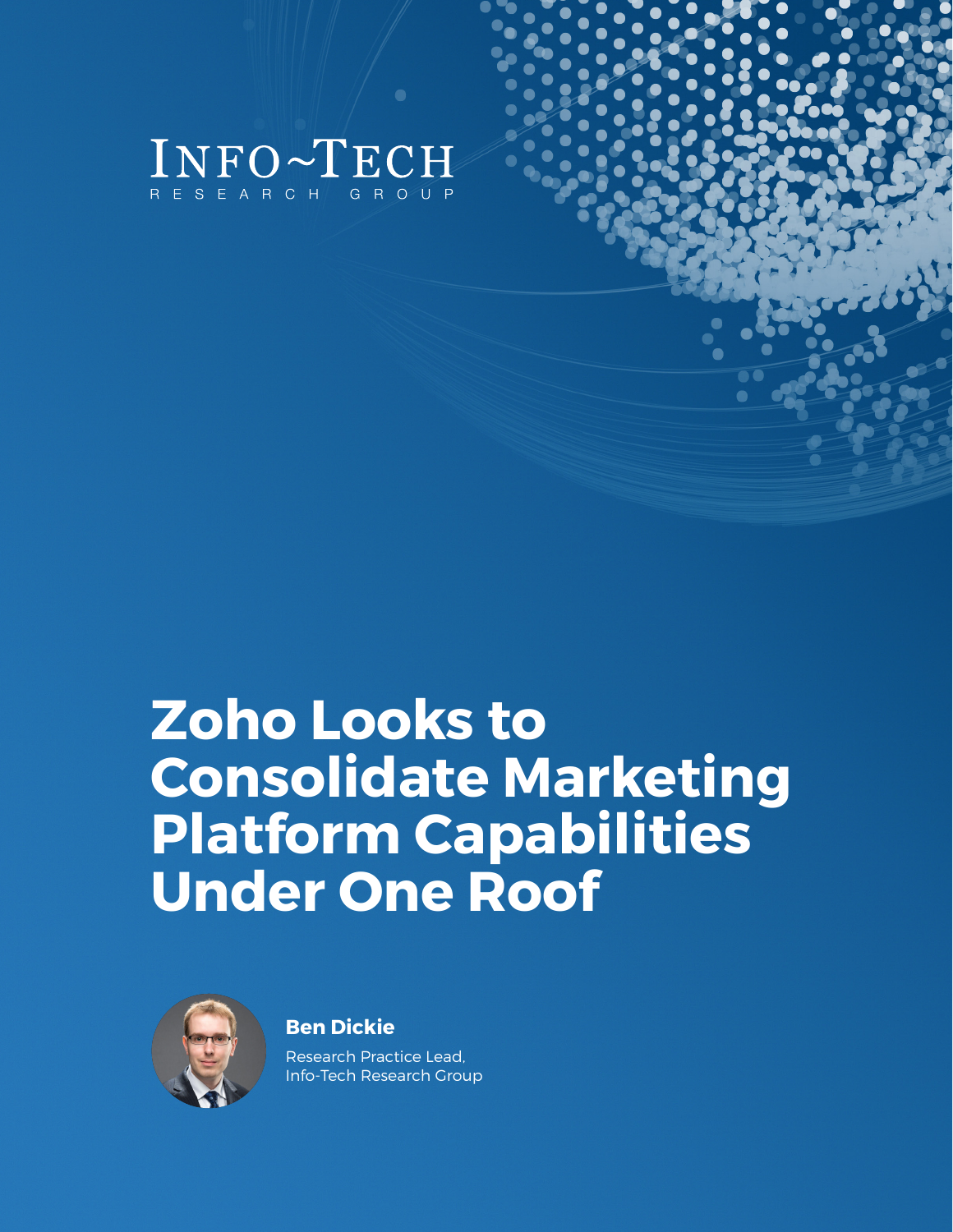Digital marketers face a variety of unique challenges – from the ever-increasing proliferation of customer engagement channels to heightened customer expectations across every touchpoint. Yet few pain points are felt as sharply by today's marketers as the unchecked growth and propagation of marketing applications and point solutions.

In days gone by, marketers could expect to run their operations and campaigns on a small handful of solutions (or, in many cases, off a series of spreadsheets or static databases!). As the number of interaction channels has increased, and as the complexity of marketing feature sets has evolved, today's marketers must contend with a fragmented, disconnected, and disparate set of tools. Most of Info-Tech's members tell us they have well over a dozen solutions in place for marketing enablement – everything from marketing automation tools to social media management platforms, mobile marketing systems, and customer intelligence applications.

The result? A sprawling, confusing series of tools that frustrates marketing end users and results in wasted technology dollars, duplicate and conflicting data, and untapped potential to better target high-value prospects and customers.

To mitigate technology sprawl, Info-Tech advocates having a focused marketing enablement roadmap that's driven by a clear understanding of your customer personas, marketing workflows, and critical technology requirements. Rationalization and consolidation of your marketing technology stack will pay dividends in several ways – from helping to create a unified view of your customers across marketing touchpoints to reducing the integration, training, and vendor management complexity associated with juggling dozens of different vendors under one roof. Our members report material end-user satisfaction, cost rationalization, and process efficiency uplift after conducting a marketing technology rationalization.

Zoho is a strong player in the customer experience space, with an admirable focus on unlocking customer value through highly competitive licensing and constant feature innovation. The announcement of Zoho Marketing Plus is a further step in the right direction, aimed at providing savvy digital marketers with a full suite of robust tools and reducing the

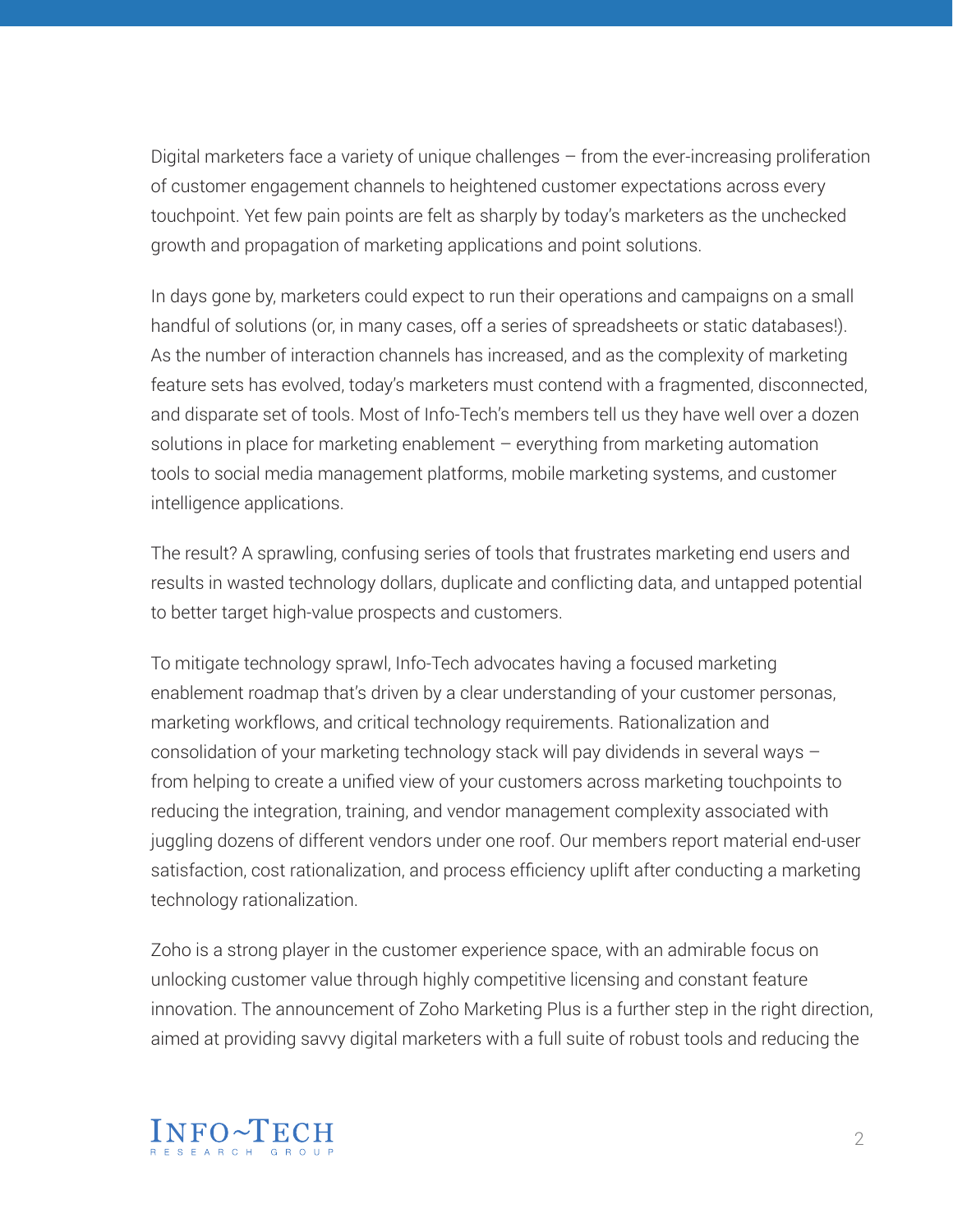need for a disjointed array of one-off point solutions.

In addition to a core stack of features centered on marketing orchestration and operations management, Zoho Marketing Plus has expanded Zoho's capabilities for customer intelligence – a major frontier for marketers that's routinely cited among our members. Augmented capabilities for reporting and segmentation are at the forefront of this expansion and will allow marketers of all stripes to become more proficient with targeting the right customers at the right moments.

Marketing Plus also provides unified collaboration and content curation capabilities. As any marketing professional will tell you, the ability to have a centralized view of project progress and to collaborate with peers within  $-$  and outside  $-$  the marketing department is a critical ingredient for successful campaign execution. Also receiving a boost is the continuity of interface elements and user experience design across Zoho's marketing suite. Workflow management capabilities also take a front seat, with improvements to rules engines and automation functionality.

Finally, Zoho continues its tradition of product accessibility – unlike some of its upmarket peers, Zoho is highly cognizant of customer value and is priced with that in mind. Starting at US\$25/month for the first user, with subsequent users costing \$10/month, we expect Marketing Plus to see strong adoption across a variety of segments, with strong resonance in value-focused midmarket organizations.

As the marketing arena continues to evolve, we welcome the efforts of leaders like Zoho in providing consolidated toolsets that reduce sprawl while equipping digital marketers with the tools they need to target the right customers and deliver compelling marketing experiences across an ever-growing number of channels and touchpoints.